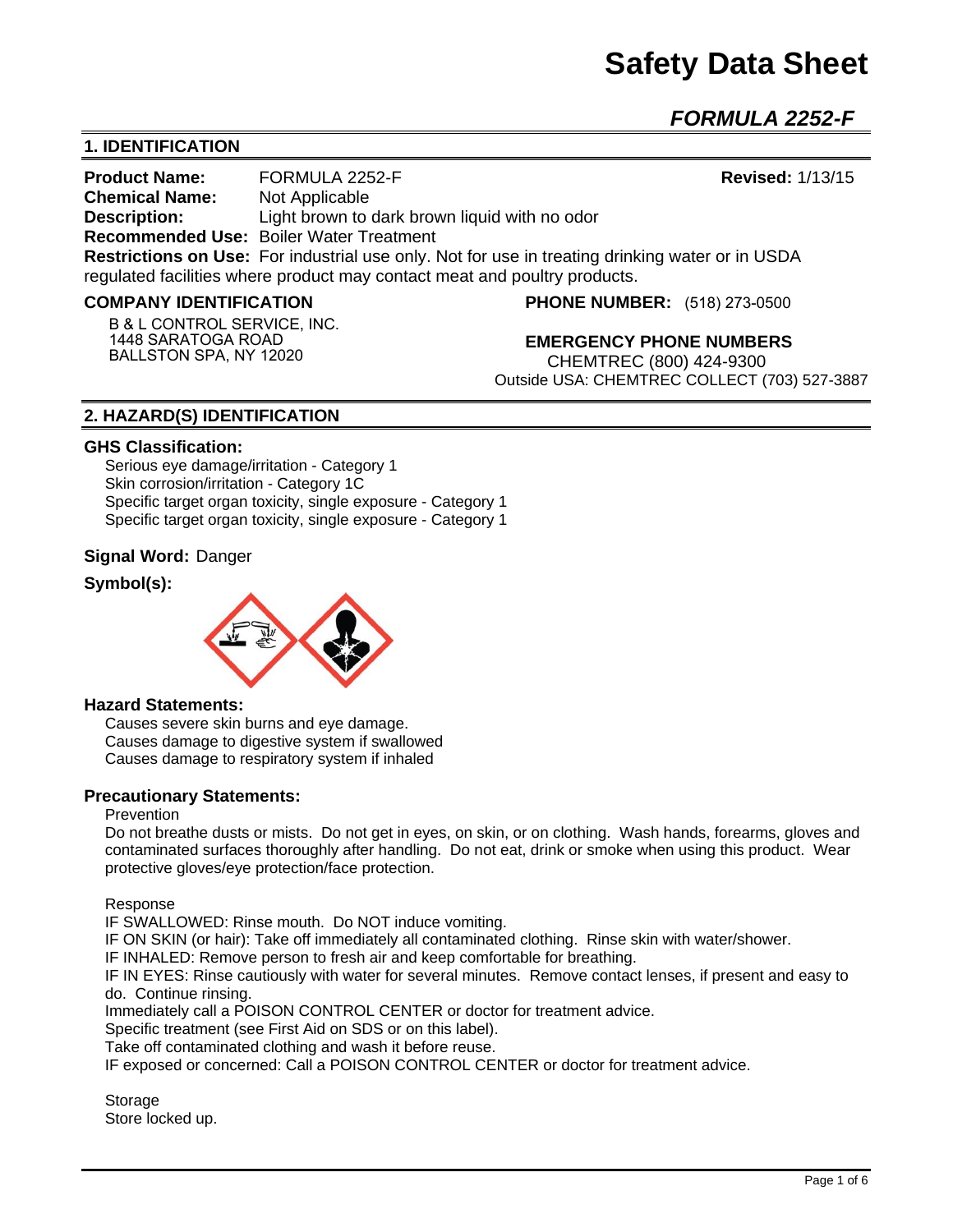Disposal

Dispose of contents/container in accordance with local, regional, national and international regulations.

## **Hazards Not Otherwise Classified:** None Known.

## **Percentages of Components with Unknown Acute Toxicity:**

 Dermal: 7% Inhalation: 7%

# **3. COMPOSITION / INFORMATION ON INGREDIENTS**

| <b>CHEMICAL INGREDIENTS</b> | <b>CAS NO.*</b>    | PERCENT (%)** |
|-----------------------------|--------------------|---------------|
| SODIUM HYDROXIDE            | 1310-73-2          | $< 5\%$       |
| SODIUM SULFITE              | 7757-83-7          | м             |
| SODIUM SULFATE              | 7757-82-6          |               |
| SODIUM POLYMETHACRYLATE     | 0156559-16-9       |               |
| SODIUM POLYACRYLATE         | <b>PROPRIFTARY</b> |               |
| SODIUM LIGNOSULFONATE       | 8061-51-6          |               |

**Legend: L=<1%; M=1-10%; H=>10%**

**\* Exposure limit and regulatory information in Sections 8 & 15**

**\*\* Exact percentage is a trade secret. Concentration range is provided to assist users in providing appropriate protections.**

## **4. FIRST AID MEASURES**

- **Eye Contact:** Immediately flush with clean, cool water for 15 minutes and if irritation persists, get medical attention.
- **Skin Contact:** Immediately wash skin with soap and plenty of water while removing contaminated clothing, for at least 15 minutes. If irritation persists, get medical attention. Launder contaminated clothing before reuse.
- **Inhalation:** Remove victim to fresh air. If individual experiences nausea, headache, dizziness, has difficulty in breathing or is cyanotic, seek medical attention. If not breathing, give artificial respiration via a suitable mechanical device such as a bag and mask. Do not use mouth-to-mouth resuscitation.
- **Ingestion:** Do not induce vomiting. Rinse mouth with copious quantities of water first and get immediate medical attention. Drink several glasses of water. Never give anything by mouth to an unconscious person. If vomiting occurs, keep airways clear.
- **Note to Physician:** There is no specific antidote. Treatment of overexposure should be directed at the control of symptoms and the clinical condition of the patient. Aspiration may cause lung damage. Probable mucosal damage may contraindicate the use of gastric lavage.

## **Most Important Symptoms/Effects:**

- **Eye Contact:** May cause severe irritation or burns. Prolonged contact may cause irreversible damage and/or blindness.
- **Skin Contact:** Prolonged contact may cause irritation, rash or burns. Severity is generally determined by concentration of solution and duration of contact.
- **Inhalation:** Inhalation of vapor or mist can cause severe irritation of nose, throat, and lungs. May cause damage to the upper respiratory tract and lungs under severe conditions.
- **Ingestion:** May be toxic. May cause severe irritation or burns of the mouth, throat, and internal tissues. Do not take internally. Ingestion may cause severe allergic reactions in some asthmatics. Large doses may cause violent colic and diarrhea, circulatory disturbances, and central nervous system depression.

## **Indication of Immediate Medical Attention and Special Treatment, if Necessary:**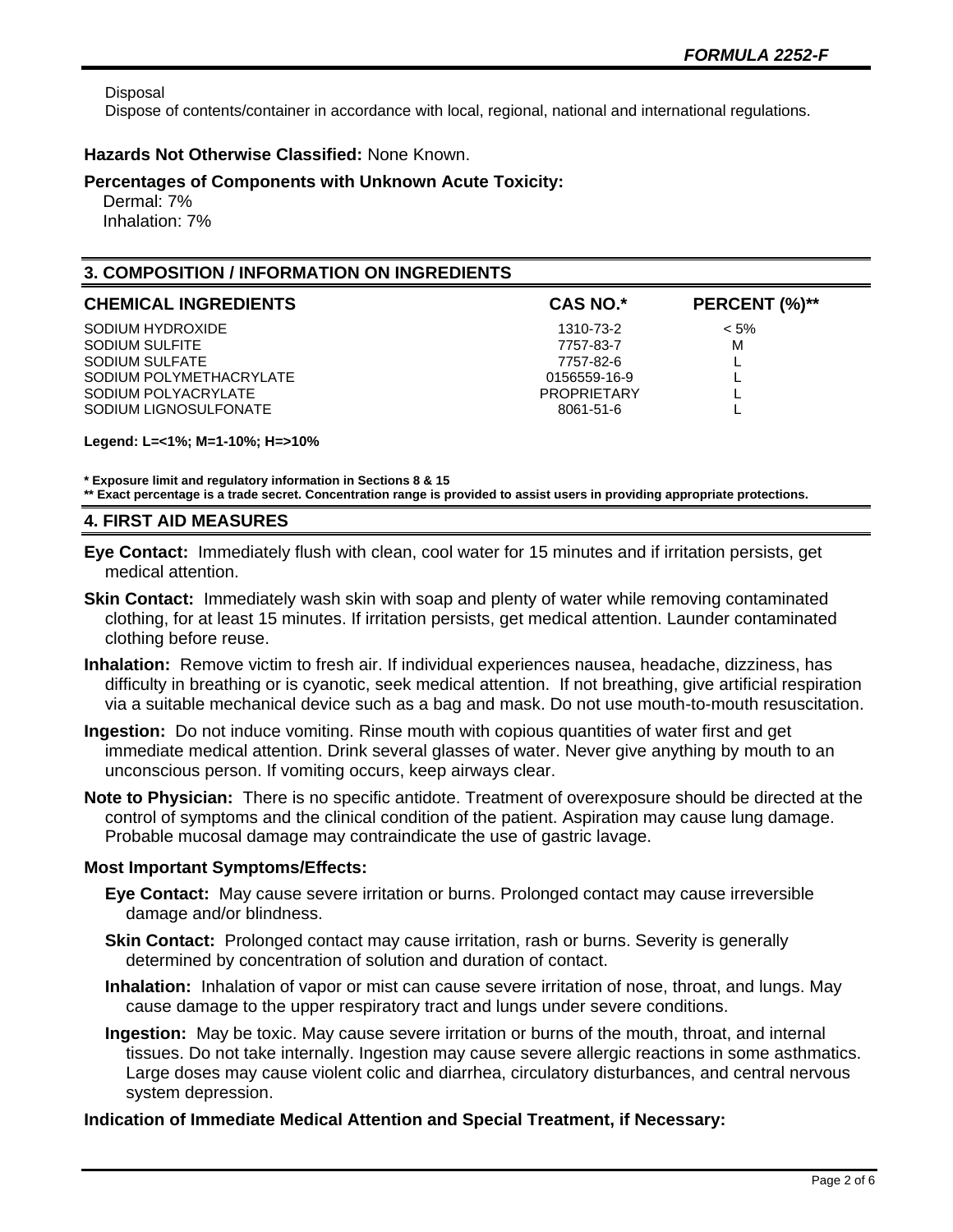Other than acute, none known. See section 11 for toxicological information.

### **5. FIRE FIGHTING MEASURES**

**Suitable (and Unsuitable) Extinguishing Media:** Any media suitable for the surrounding fire.

**Specific Hazards Arising from the Chemical:** Product is corrosive to eyes, skin, and respiratory system. Closed containers may rupture (due to buildup of pressure) when exposed to extreme heat. If evaporated to dryness, some product residuals may burn. Thermal decomposition may release oxides of carbon, nitrogen and sulfur.

**Special Protective Equipment and Precautions for Fire-Fighters:** Wear self-contained breathing apparatus and full turn-out gear. Approach fire from upwind direction. If possible, move containers away from fire. Cool fire exposed containers with water spray. If containers rupture or leak, product may evolve irritating or toxic gas under extreme heat. Contain runoff.

# **6. ACCIDENTAL RELEASE MEASURES**

#### **Spill Containment and Clean-up Instructions:**

Wear suitable protective equipment found in section 8. Small spills may be flushed with copious quantities of water, preferably to a sanitary sewer or waste treatment facility. Larger spills may be absorbed in sawdust or other absorbent and sweepings disposed of in an approved landfill. The area may then be flushed with copious quantities of water. Floor may be slippery; use care to avoid falling. Avoid release of this product into the environment to prevent contamination of soil, sewers, natural waterways and/or groundwater. See Section 12 for Ecological Information.

## **7. HANDLING AND STORAGE**

### **Handling and Storage:**

Store in a cool, dry, well ventilated area, between 10°C and 49°C. Keep containers tightly closed when not in use and follow all recommended safety precautions when handling the material. Keep out of sun and away from heat or open flame. Keep away from incompatible materials. See Section 10 for incompatible materials.

# **8. EXPOSURE CONTROL / PERSONAL PROTECTION**

**Engineering Controls:** General ventilation expected to be satisfactory

#### **PERSONAL PROTECTION EQUIPMENT**

**Respiratory:** Not normally required unless misting occurs. Wear an OSHA or NIOSH approved respirator.

**Eyes and Face:** Chemical resistant goggles or face shield.

**Hands and Skin:** Chemical resistant rubber, neoprene latex or PVC

**Other Protective Equipment:** Eyewash station in area of use. Wear long sleeve shirt, long pants, and boots.

## **EXPOSURE GUIDELINES**

**Exposure Limits:** 

**COMPONENT TLV** SODIUM HYDROXIDE 2mg/m<sup>3</sup>/15M

# **9. PHYSICAL AND CHEMICAL PROPERTIES**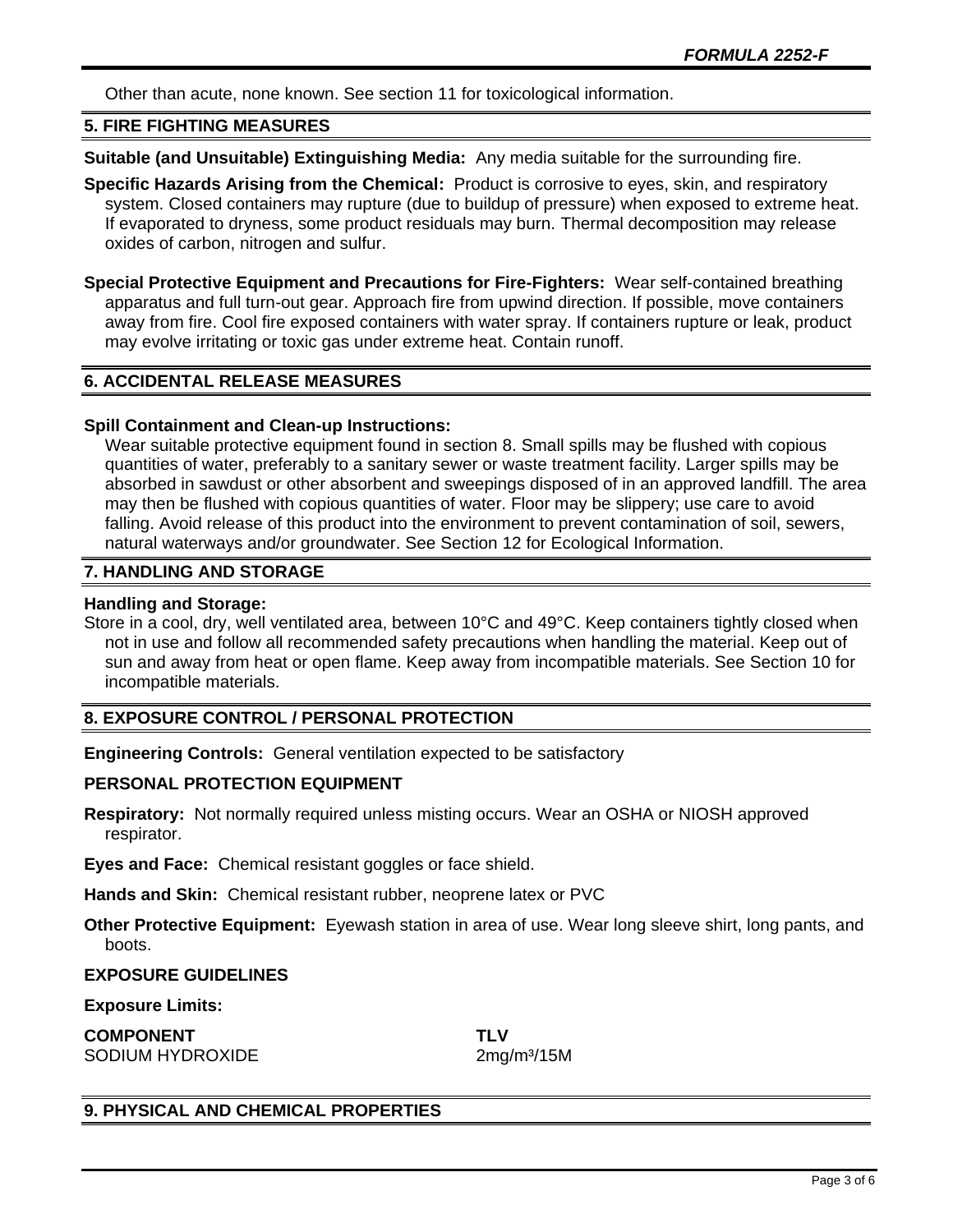| <b>Appearance and Odor:</b>         | Light brown to dark brown liquid with no odor |                                        |                        |
|-------------------------------------|-----------------------------------------------|----------------------------------------|------------------------|
| <b>Odor Threshold:</b>              | N.D.                                          | <b>Vapor Pressure:</b>                 | N.A.                   |
| pH (undiluted):                     | 12.45 - 12.85                                 | <b>Vapor Density:</b>                  | <1                     |
| <b>Freeze Point:</b>                | $<$ 0°C (32°F)                                | Specific Gravity(@22°C):               | $1.060 - 1.070$        |
| <b>Boiling Point:</b>               | >100°C (212°F)                                | <b>Solubility in Water:</b>            | Complete               |
| <b>Flash Point:</b>                 | None                                          | <b>Partition Coefficient:</b>          | N.D. (n-octanol/water) |
|                                     |                                               | <b>Auto-Ignition Temperature:</b>      | N.D.                   |
| <b>Evaporation Rate:</b>            | 1.0                                           | <b>Decomposition Temperature: N.D.</b> |                        |
| Flammability (solid, gas): No       |                                               | <b>Viscosity:</b>                      | N.D.                   |
| Flammable Limits in Air: LFL - N.A. |                                               |                                        |                        |
|                                     | $UFL - N.A.$                                  |                                        |                        |

# **10. STABILITY AND REACTIVITY**

**Reactivity:** Not normally reactive at normal temperatures and pressure.

**Chemical Stability:** Stable under normal conditions

**Possibility of Hazardous Reactions:** Will not occur under normal conditions.

**Conditions to Avoid:** Avoid excessive heat, sparks or open flames.

**Incompatible Materials:** Concentrated acids or oxidizing agents.

**Hazardous Decomposition Products:** Thermal decomposition may release oxides of carbon, nitrogen and sulfur.

### **11. TOXICOLOGICAL INFORMATION**

**Ingestion Testing:** Rat, LD50: > 5,000 mg/kg\*

**Skin Testing: None established for this product.** 

**Inhalation Testing:** None established for this product.

\*Calculated based on GHS acute toxicity formula.

#### **CHRONIC TOXICITY DATA**

**Sensitization Testing:** None established for this product.

**Other Testing:** None established for this product.

**Routes of Exposure:** Eyes, Ingestion, Inhalation, Skin.

**Eye Contact:** May cause severe irritation or burns. Prolonged contact may cause irreversible damage and/or blindness.

**Skin Contact:** Prolonged contact may cause irritation, rash or burns. Severity is generally determined by concentration of solution and duration of contact.

**Inhalation:** Inhalation of vapor or mist can cause severe irritation of nose, throat, and lungs. May cause damage to the upper respiratory tract and lungs under severe conditions.

**Ingestion:** May be toxic. May cause severe irritation or burns of the mouth, throat, and internal tissues. Do not take internally. Ingestion may cause severe allergic reactions in some asthmatics. Large doses may cause violent colic and diarrhea, circulatory disturbances, and central nervous system depression.

**Medical Conditions Aggravated by Exposure:** None known.

**Chronic Effects from Repeated Overexposure:** Other than short term effects, none established.

#### **12. ECOLOGICAL INFORMATION**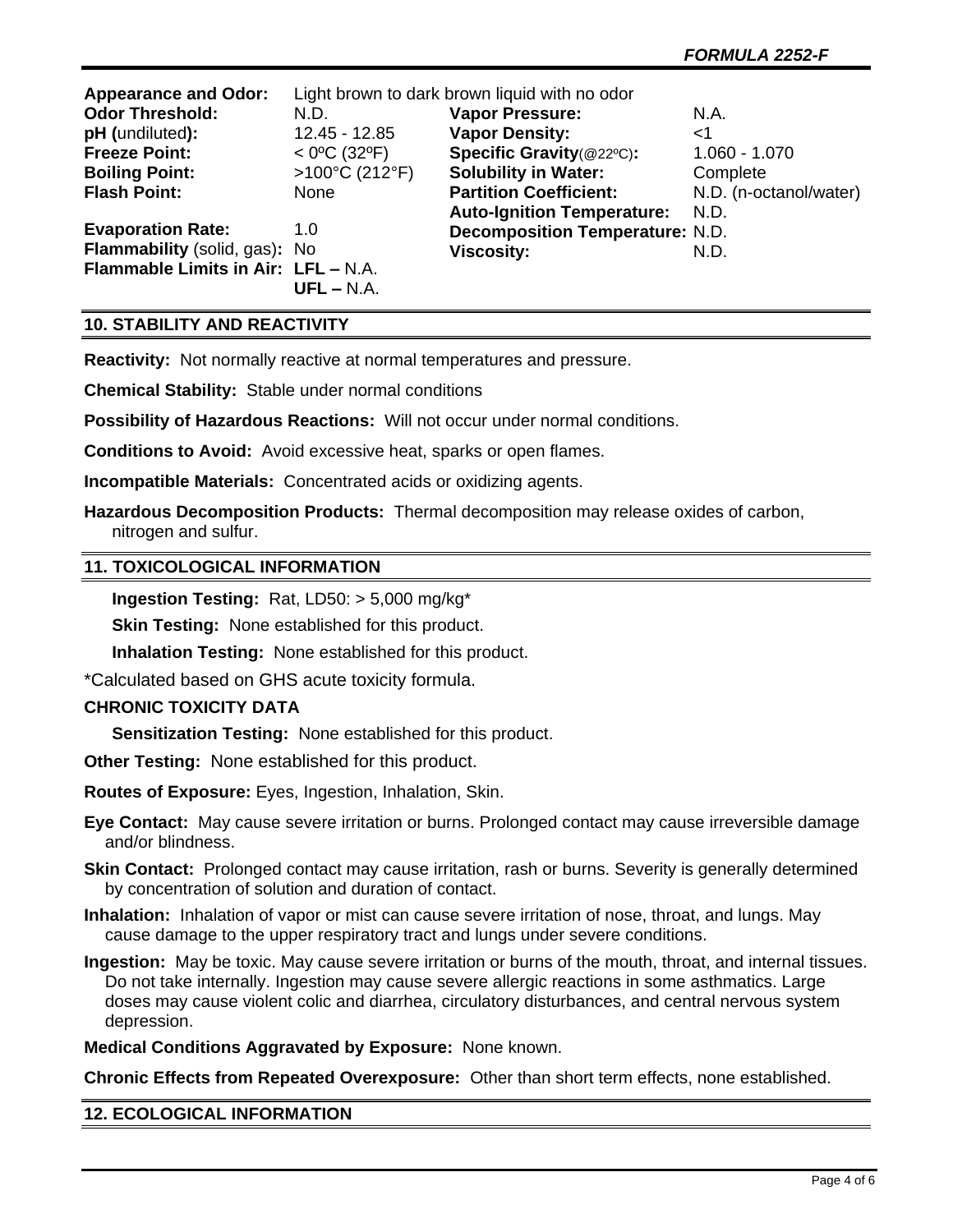# **Aquatic Toxicity Data:**

 Invertebrate: Daphnia magna, EC50/48hr: > 100 mg/l Fish: Rainbow trout, LD50/96hr: > 100 mg/l \*Calculated based on GHS acute aquatic toxicity formula.

**Product Fate Data:** None established for this product.

**Biodegradation Data:** None established for this product.

# **13. DISPOSAL CONSIDERATIONS**

**Waste Disposal:** Dispose of in accordance with local, regional, national and international regulations. Contact the Hazardous Waste representative at the nearest EPA Regional Office for guidance. Container Disposal: Triple rinse container (or equivalent) promptly after emptying and offer for reconditioning if appropriate. Empty the rinsate into application equipment or a mix tank or store rinsate for later use or disposal.

# **14. TRANSPORT INFORMATION**

# **US DEPARTMENT OF TRANSPORTATION (DOT) INFORMATION**

**UN/NA ID Number:** UN3266 **Proper Shipping Name:** CORROSIVE LIQUID, BASIC, INORGANIC, N.O.S. (CONTAINS SODIUM HYDROXIDE) **Hazard Class:** 8 **Packing Group:** PGIII

**VESSEL TRANSPORT (IMO/IMDG)**

**UN/NA ID Number:** UN3266 **Proper Shipping Name:** CORROSIVE LIQUID, BASIC, INORGANIC, N.O.S. (CONTAINS SODIUM HYDROXIDE) **Hazard Class:** 8 **Packing Group:** PGIII **Marine Pollutant:** No

# **15. REGULATORY INFORMATION**

## **US FEDERAL REGULATIONS**

**TSCA:** All ingredients listed or exempt from listing. **CERCLA and/or SARA RQ:** No ingredients listed in this section. **SARA Section 302 Hazard Class:** No ingredients listed in this section. **SARA Section 311/312 Chemicals:**  Acute Health Hazard: Yes Chronic Health Hazard: No Fire Hazard: No Sudden Release of Pressure Hazard: No Reactive Hazard: No

**SARA Section 313 Chemicals:** No ingredients listed in this section.

# **STATE REGULATIONS**

This product contains a chemical(s) known to State of California to cause birth defects or other reproductive harm.

## **16. OTHER INFORMATION**

## **HAZARD RATING SUMMARY**

| <b>Hazard Rating System:</b> | NFP. |
|------------------------------|------|
| Health:                      | -2   |
| Flammability:                | ∩    |

**Hazard Rating System: NFPA CODE TRANSLATION Health:** 2 **0 = Minimal Hazard Flammability:** 0 **1 = Slight Hazard**